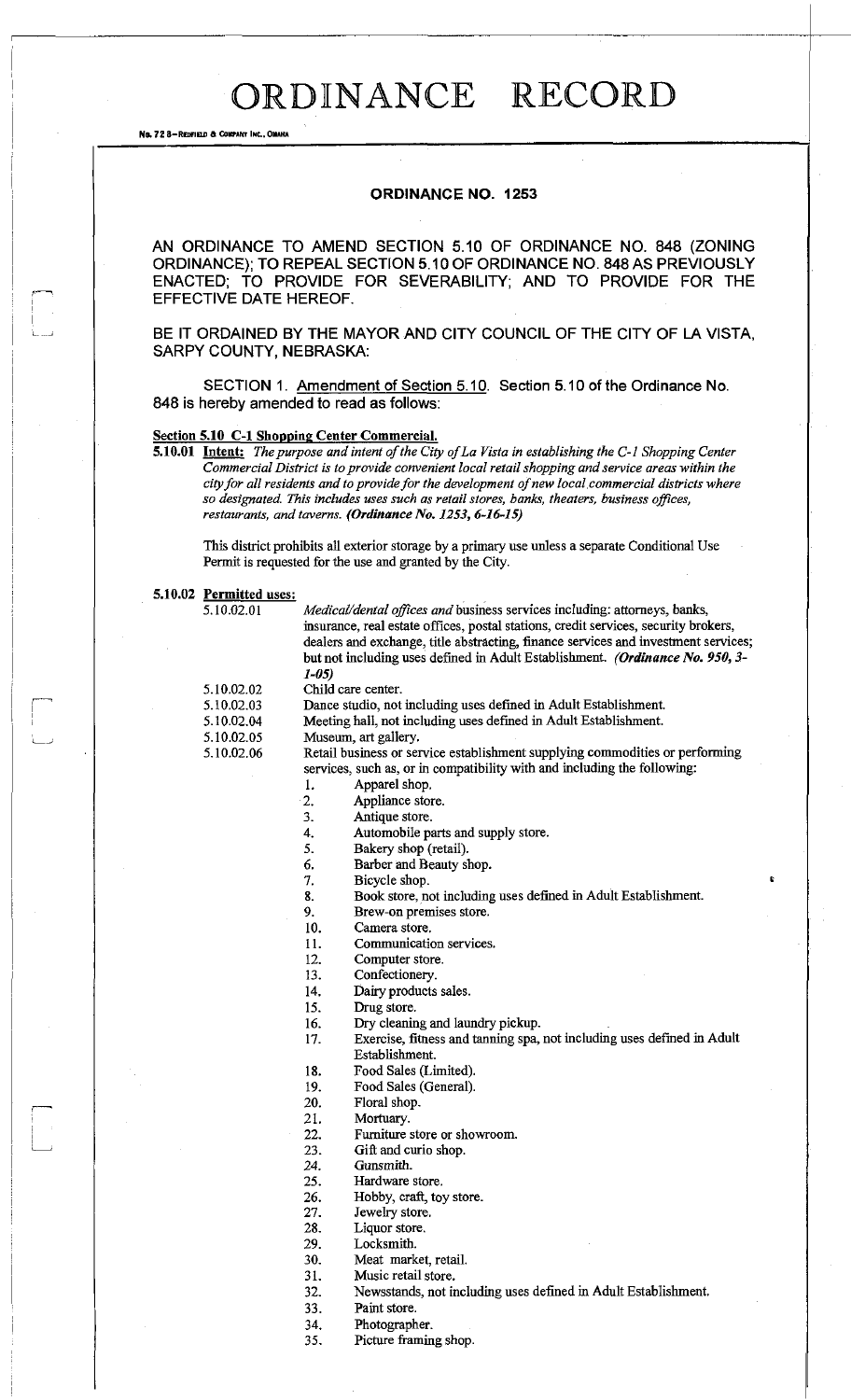No. 72 8-REDFIELD & COMPANY INC., OMAH

| 36. | Reservation center.                              |
|-----|--------------------------------------------------|
| 37. | Restaurants, cafes and fast food establishments. |

- 38. Second hand stores.
- 
- 39. Shoe store.<br>40. Sporting go Sporting goods.
- 41. Stamp and coin stores.
- 42. Tailors and dressmakers.<br>43. Tanning salon.
	- Tanning salon.
- 44. Travel agencies.
- 45. Video store, not including uses defined in Adult Establishment.
- 46. Social club and fraternal organizations, not including uses defined in Adult Establishment.
- 47. Telephone exchange.
- 48. Telephone answering service.
- 49. Public overhead and underground local distribution utilities.
- 50. *Publicly owned and operatedfacilities. (Ordinance No. 950, 3-1-05)*

### **5.10.03 Permitted Conditional Uses:**

- 5.10.03.01 Recreational establishments.<br>5.10.03.02 Department Store.
	- Department Store.
- 5.10.03.03 Variety store, not including uses defined in Adult Establishment.
	- Amusement arcades.
- 5.10.03.05 Brew Pubs.
	-
- 5.10.03.06 Coffee Kiosks.<br>5.10.03.07 Micro brewerie Micro breweries when in conjunction with a restaurant.
- 5.10.03.08 Automated Teller Machines when not within the interior of a primary use.
- 5.10.03.09 Theater, indoor, not including uses defined in Adult Establishment.
- 5.10.03.10 Bowling center.
- 5.10.03.11 Business or trade school.
- 5.10.03.12 Commercial greenhouse.
- 5.10.03.13 Mail order services.
	-
- 5.10.03.14 Pinball or video games business.<br>5.10.03.15 Tavern and cocktail lounge, not
	- 5.10.03.15 Tavern and cocktail lounge, not including uses defined in Adult Establishment.
- 5.10.03.16 Totally enclosed, automated and conveyor-style car washes.
- 5.10.03.17 Convenience store with limited fuel sales.
- 5.10.03.18 Garden supply and retail garden center.
- 5.10.03.19 Outdoor storage in conjunction with another primary use.
- 5.10.03.20 Pet Health Services, provided the following:
	- 1. Said use is totally enclosed within a building.
	- 2. Said services shall be provided for dogs, cats, birds, fish, and similar small animals customarily used as household pets.
	- 3. Typical uses include animal veterinary clinics with overnight boarding, only if medically necessary, not exceeding 48 hours.
	- 4. Grooming shall only be associated with medical appointment.
	- 5. This excludes uses for livestock and other large animals and uses for
	- general grooming, dog bathing and clipping salons.

#### *5.10.03.21 Self-storage units, provided:*

- *1. Storage unit is an extension of an existing self-storage unit or facility.* 
	- *2. The topography and access of the property will limit the development*
- *of identified commercial uses.*
- *3. No outdoor storage.*
- *4. Unit or facility provides perimeter fencing in accordance with this ordinance and a vegetative screen of at least six (6) feet in height and twenty (20) feet in width to any adjacent residential zoned property. 5. Lighting on site shall not be directed at or allowed to shine on any*
- *residential zoned property.*
- *6. Applications for self-storage units under the terms of this Section shall be accompanied by evidence concerning the feasibility of the proposed request and its affect on surrounding property and shall include a site plan defining the areas to be developed with buildings and/or structures, the areas to be developedfor parking, driveways and points of ingress and egress, the location and height of walls andfences, the location and type of landscaping, and the location, size and number of signs.*
- *7. Such use shall not be located adjacent to the intersection of two or more arterial streets.*
- *8. The property shall have at least one boundary line that is adjacent to other property that is zoned 1-1 Light Industrial or 1-2 Heavy Industrial.*
- *9. Such use shall not include storage of explosives or hazardous materials and shall be in accordance with the intent, purpose and spirit of this ordinance and the Comprehensive Development Plan of La Vista, Nebraska.*

*(Ordinance No. 954, 7-5-05)*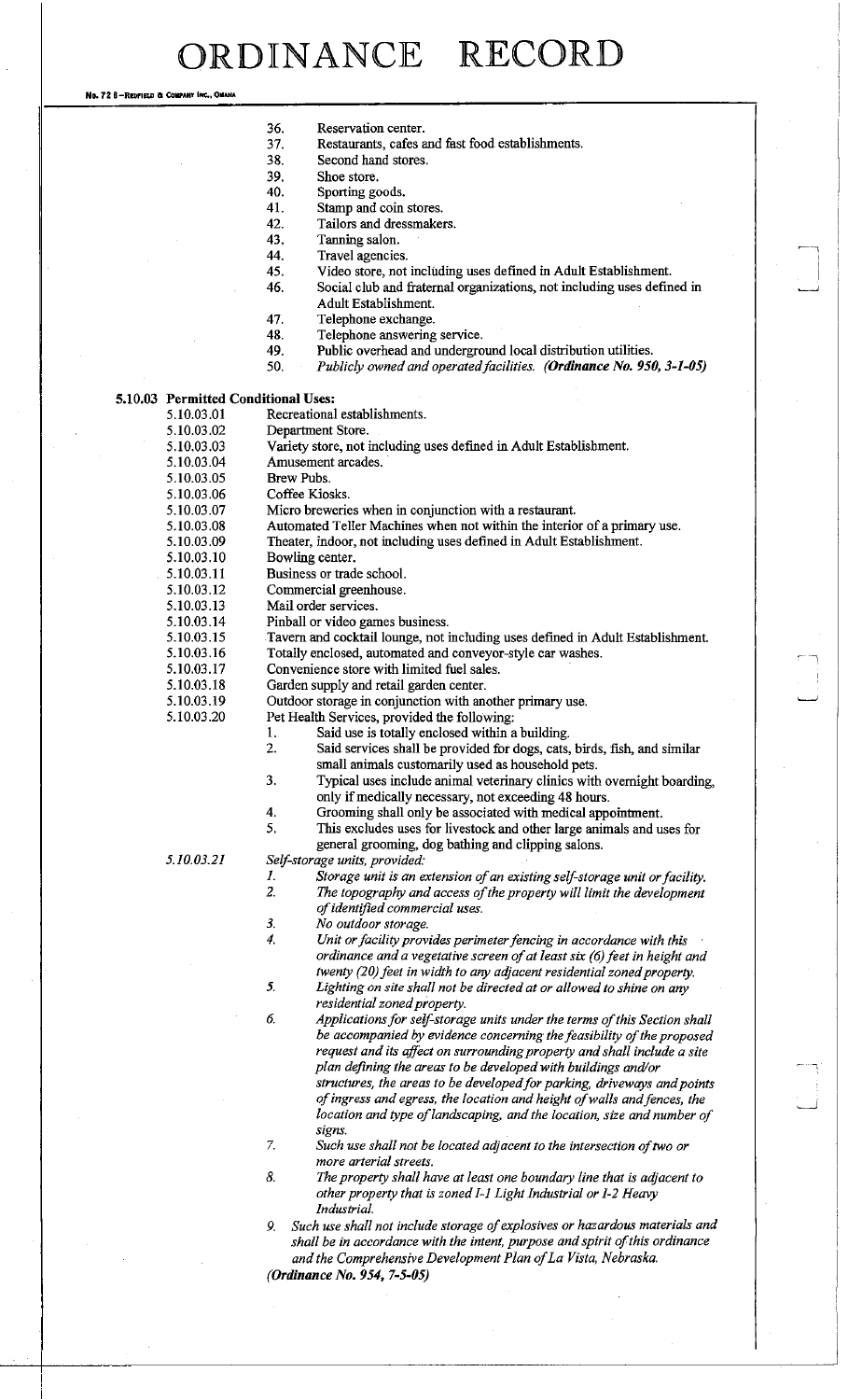|                       | 5.10.03.22                                                                                        | Event center, provided:<br>A conditional use permit would need to include specifics to the design<br>1.<br>and operation of the proposed center and individual activities,<br>including, but not limited to, a detailed site plan and floor plan, a<br>complete list of appointed or designated managers for each event at the<br>center, and a complete description and duration of each event<br>submitted to the city prior to each event.<br>2.<br>Lighting on site shall not be directed at or allowed to shine on any<br>residential zoned property.<br>3.<br>Buildings utilized as event centers shall be accompanied by evidence<br>concerning the feasibility of the proposed request and its affect on<br>surrounding property and shall include a site plan defining the areas to<br>be developed with buildings and/or structures, the areas to be<br>developed for parking, driveways and points of ingress and egress, the<br>location and height of walls and fences, the location and type of<br>landscaping, and the location, size and number of signs.<br>All signage shall comply with the City's established regulations.<br>4.<br>(Ordinance No. 955, 7-19-05) |                  |           |              |      |        |          |  |  |  |  |
|-----------------------|---------------------------------------------------------------------------------------------------|--------------------------------------------------------------------------------------------------------------------------------------------------------------------------------------------------------------------------------------------------------------------------------------------------------------------------------------------------------------------------------------------------------------------------------------------------------------------------------------------------------------------------------------------------------------------------------------------------------------------------------------------------------------------------------------------------------------------------------------------------------------------------------------------------------------------------------------------------------------------------------------------------------------------------------------------------------------------------------------------------------------------------------------------------------------------------------------------------------------------------------------------------------------------------------------|------------------|-----------|--------------|------|--------|----------|--|--|--|--|
|                       |                                                                                                   |                                                                                                                                                                                                                                                                                                                                                                                                                                                                                                                                                                                                                                                                                                                                                                                                                                                                                                                                                                                                                                                                                                                                                                                      |                  |           |              |      |        |          |  |  |  |  |
|                       |                                                                                                   |                                                                                                                                                                                                                                                                                                                                                                                                                                                                                                                                                                                                                                                                                                                                                                                                                                                                                                                                                                                                                                                                                                                                                                                      |                  |           |              |      |        |          |  |  |  |  |
|                       | 5.10.03.23                                                                                        | Animal Specialty Services with or without overnight boarding of animals and                                                                                                                                                                                                                                                                                                                                                                                                                                                                                                                                                                                                                                                                                                                                                                                                                                                                                                                                                                                                                                                                                                          |                  |           |              |      |        |          |  |  |  |  |
|                       | 5.10.03.24                                                                                        | outdoor exercise areas. (Ordinance No. 1253, 6-16-15)<br>Pet shop. (Ordinance No. 1253, 6-16-15)                                                                                                                                                                                                                                                                                                                                                                                                                                                                                                                                                                                                                                                                                                                                                                                                                                                                                                                                                                                                                                                                                     |                  |           |              |      |        |          |  |  |  |  |
|                       |                                                                                                   |                                                                                                                                                                                                                                                                                                                                                                                                                                                                                                                                                                                                                                                                                                                                                                                                                                                                                                                                                                                                                                                                                                                                                                                      |                  |           |              |      |        |          |  |  |  |  |
|                       | 5.10.04 Permitted Accessory Uses:                                                                 |                                                                                                                                                                                                                                                                                                                                                                                                                                                                                                                                                                                                                                                                                                                                                                                                                                                                                                                                                                                                                                                                                                                                                                                      |                  |           |              |      |        |          |  |  |  |  |
|                       | 5.10.04.01                                                                                        | Buildings and uses customarily incidental to the permitted uses.                                                                                                                                                                                                                                                                                                                                                                                                                                                                                                                                                                                                                                                                                                                                                                                                                                                                                                                                                                                                                                                                                                                     |                  |           |              |      |        |          |  |  |  |  |
|                       | 5.10.04.02                                                                                        | Parking as allowed in Section 7.05 through 7.09.                                                                                                                                                                                                                                                                                                                                                                                                                                                                                                                                                                                                                                                                                                                                                                                                                                                                                                                                                                                                                                                                                                                                     |                  |           |              |      |        |          |  |  |  |  |
|                       | 5.10.04.03                                                                                        | Signs allowed in Section 7.01 through 7.04.                                                                                                                                                                                                                                                                                                                                                                                                                                                                                                                                                                                                                                                                                                                                                                                                                                                                                                                                                                                                                                                                                                                                          |                  |           |              |      |        |          |  |  |  |  |
|                       | 5.10.04.04                                                                                        | Landscaping as required by Section 7.17.                                                                                                                                                                                                                                                                                                                                                                                                                                                                                                                                                                                                                                                                                                                                                                                                                                                                                                                                                                                                                                                                                                                                             |                  |           |              |      |        |          |  |  |  |  |
|                       | 5.10.05 Permitted Temporary Uses                                                                  |                                                                                                                                                                                                                                                                                                                                                                                                                                                                                                                                                                                                                                                                                                                                                                                                                                                                                                                                                                                                                                                                                                                                                                                      |                  |           |              |      |        |          |  |  |  |  |
|                       | Temporary Uses require a permit from the City of La Vista and shall be valid only for a specific  |                                                                                                                                                                                                                                                                                                                                                                                                                                                                                                                                                                                                                                                                                                                                                                                                                                                                                                                                                                                                                                                                                                                                                                                      |                  |           |              |      |        |          |  |  |  |  |
|                       | amount of time as indicated on said permit. All platted lots or tracts of land may have a maximum |                                                                                                                                                                                                                                                                                                                                                                                                                                                                                                                                                                                                                                                                                                                                                                                                                                                                                                                                                                                                                                                                                                                                                                                      |                  |           |              |      |        |          |  |  |  |  |
|                       |                                                                                                   | number of four (4) temporary uses per calendar year. Such uses shall not last more than two (2)                                                                                                                                                                                                                                                                                                                                                                                                                                                                                                                                                                                                                                                                                                                                                                                                                                                                                                                                                                                                                                                                                      |                  |           |              |      |        |          |  |  |  |  |
|                       |                                                                                                   | weeks per use, except as provided for hereafter. (Ordinance No. 998, 7-18-06)                                                                                                                                                                                                                                                                                                                                                                                                                                                                                                                                                                                                                                                                                                                                                                                                                                                                                                                                                                                                                                                                                                        |                  |           |              |      |        |          |  |  |  |  |
|                       | 5.10.05.01                                                                                        | Temporary greenhouses.                                                                                                                                                                                                                                                                                                                                                                                                                                                                                                                                                                                                                                                                                                                                                                                                                                                                                                                                                                                                                                                                                                                                                               |                  |           |              |      |        |          |  |  |  |  |
|                       | 5.10.05.02                                                                                        | Temporary structures as needed for sidewalk and other outdoor sales events.                                                                                                                                                                                                                                                                                                                                                                                                                                                                                                                                                                                                                                                                                                                                                                                                                                                                                                                                                                                                                                                                                                          |                  |           |              |      |        |          |  |  |  |  |
|                       | 5.10.05.03                                                                                        | Fireworks stands, provided the criteria are met as established by the City                                                                                                                                                                                                                                                                                                                                                                                                                                                                                                                                                                                                                                                                                                                                                                                                                                                                                                                                                                                                                                                                                                           |                  |           |              |      |        |          |  |  |  |  |
|                       |                                                                                                   | through separate Ordinances.                                                                                                                                                                                                                                                                                                                                                                                                                                                                                                                                                                                                                                                                                                                                                                                                                                                                                                                                                                                                                                                                                                                                                         |                  |           |              |      |        |          |  |  |  |  |
|                       | 5.10.05.04                                                                                        | Buildings and uses incidental to construction work are permitted to remain until                                                                                                                                                                                                                                                                                                                                                                                                                                                                                                                                                                                                                                                                                                                                                                                                                                                                                                                                                                                                                                                                                                     |                  |           |              |      |        |          |  |  |  |  |
|                       |                                                                                                   | completion or abandonment of the construction work, at which time they shall<br>be removed. (Ordinance No. 998, 7-18-06)                                                                                                                                                                                                                                                                                                                                                                                                                                                                                                                                                                                                                                                                                                                                                                                                                                                                                                                                                                                                                                                             |                  |           |              |      |        |          |  |  |  |  |
|                       | 5.10.05.05                                                                                        | Temporary structure for festivals or commercial events.                                                                                                                                                                                                                                                                                                                                                                                                                                                                                                                                                                                                                                                                                                                                                                                                                                                                                                                                                                                                                                                                                                                              |                  |           |              |      |        |          |  |  |  |  |
|                       |                                                                                                   |                                                                                                                                                                                                                                                                                                                                                                                                                                                                                                                                                                                                                                                                                                                                                                                                                                                                                                                                                                                                                                                                                                                                                                                      |                  |           |              |      |        |          |  |  |  |  |
|                       | 5.10.06.01                                                                                        | 5.10.06 Height and Lot Requirements:<br>The height and minimum lot requirements shall be as follows:                                                                                                                                                                                                                                                                                                                                                                                                                                                                                                                                                                                                                                                                                                                                                                                                                                                                                                                                                                                                                                                                                 |                  |           |              |      |        |          |  |  |  |  |
|                       |                                                                                                   | Lot Area                                                                                                                                                                                                                                                                                                                                                                                                                                                                                                                                                                                                                                                                                                                                                                                                                                                                                                                                                                                                                                                                                                                                                                             | Lot              | Front     | Side         | Rear | Max.   | Max. Lot |  |  |  |  |
| Uses                  |                                                                                                   | (SF)                                                                                                                                                                                                                                                                                                                                                                                                                                                                                                                                                                                                                                                                                                                                                                                                                                                                                                                                                                                                                                                                                                                                                                                 | Width            | Yard      | Yard         | Yard | Height | Coverage |  |  |  |  |
| <b>Permitted Uses</b> |                                                                                                   |                                                                                                                                                                                                                                                                                                                                                                                                                                                                                                                                                                                                                                                                                                                                                                                                                                                                                                                                                                                                                                                                                                                                                                                      | 150'             | $25^{11}$ | $10^{\circ}$ | 25'  | 45"    | 60%      |  |  |  |  |
|                       | Permitted Conditional Uses                                                                        |                                                                                                                                                                                                                                                                                                                                                                                                                                                                                                                                                                                                                                                                                                                                                                                                                                                                                                                                                                                                                                                                                                                                                                                      | 150 <sup>3</sup> | 25''      | $10^{\circ}$ | 25'  | 45'    | 60%      |  |  |  |  |

### **5.10.07 Use Limitations:**

I J

No. 72 8-REDFIELD & COMPANY INC., OMAHA

When adjacent to residentially zoned land, no parking, drives or signs shall be allowed in any required yard within fifteen (15) feet of such district. 5.10.07.02 Furthermore, permanent screening shall be provided in this area in order to minimize impacts on residentially zoned property, as per Section 7.17.04. 5.10.07.03 Exterior lighting fixtures shall be shaded so that no direct light is cast upon any residential property and so that no glare is visible to any traffic on any public street.

SECTION 2. Repeal of Section 5.10 as Previously Enacted. Section 5.10 of Ordinance No. 848 as previously enacted is hereby repealed.

SECTION 3. Severability Clause. If any section, subsection, sentence, clause or phrase of this ordinance is, for any reason, held to be unconstitutional or invalid, such unconstitutionality or invalidity shall not affect the validity of the remaining portions of this ordinance. The Mayor and City Council of the City of La Vista hereby declare that it would have passed this ordinance and each section, subsection, clause or phrase thereof, irrespective of the fact that any one or more sections, subsections, sentences, clauses or phrases be declared unconstitutional or invalid.